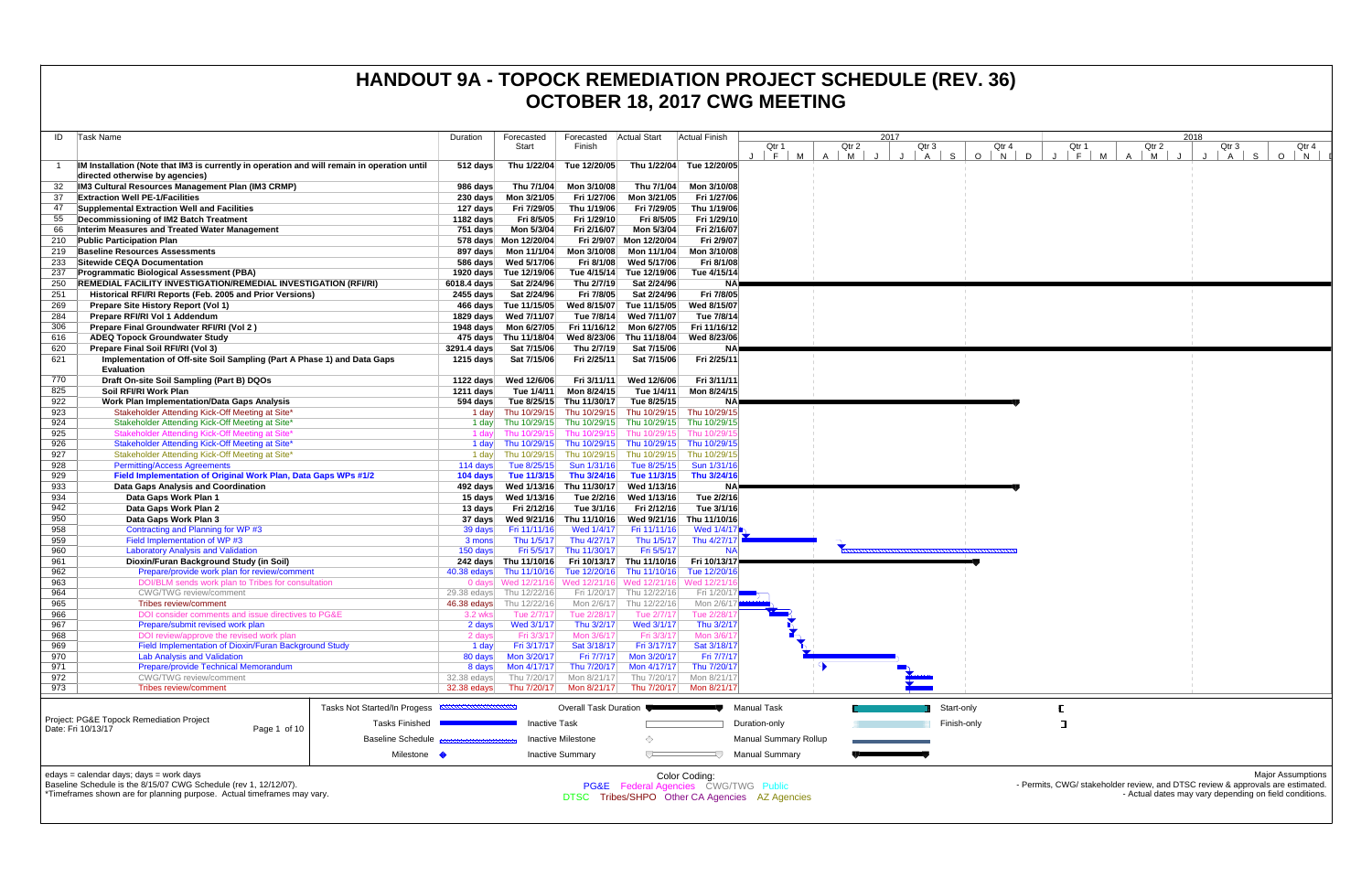| ID   | Task Name                                                                                            |                              | Duration                   | Forecasted                | Forecasted                | <b>Actual Start</b>                  | Actual Finish                |                                                |                     | 2017 |                      |              |
|------|------------------------------------------------------------------------------------------------------|------------------------------|----------------------------|---------------------------|---------------------------|--------------------------------------|------------------------------|------------------------------------------------|---------------------|------|----------------------|--------------|
|      |                                                                                                      |                              |                            | Start                     | Finish                    |                                      |                              | Qtr 1                                          | Qtr 2               |      | Qtr 3                | Qtr          |
| 974  | <b>DTSC</b> review/comment                                                                           |                              |                            | Thu 7/20/17               | Fri 8/18/17               | Thu 7/20/17                          | Fri 8/18/17                  | F<br>M                                         | $\overline{A}$<br>M |      | S.<br>$\overline{A}$ | $\circ$<br>N |
| 975  | DOI review, consider comments, and approve or issue directives to PG&E                               |                              | 29.38 edays<br>64.38 edays | Thu 7/20/17               | Fri 9/22/17               | Thu 7/20/17                          | Fri 9/22/1                   |                                                |                     |      |                      |              |
| 976  | Prepare/provide revised Technical Memorandum                                                         |                              | 21.38 edays                | Fri 9/22/17               | Fri 10/13/17              | Fri 9/22/17                          | Fri 10/13/17                 |                                                |                     |      |                      |              |
| 977  | Reporting                                                                                            |                              | 428.4 days                 | Tue 6/20/17               | Thu 2/7/19                | Tue 6/20/17                          | <b>NA</b>                    |                                                |                     |      |                      |              |
| 978  | <b>Soil Risk Assessment</b>                                                                          |                              | 289.5 days                 | Tue 6/20/17               | Mon 7/30/18               | Tue 6/20/17                          | <b>NA</b>                    |                                                |                     |      |                      |              |
| 979  | Agency Direction to Move Forward with Soil Risk Assessment                                           |                              | 1 day                      | Tue 6/20/17               | Tue 6/20/17               | Tue 6/20/17                          | Tue 6/20/17                  |                                                |                     |      |                      |              |
| 980  | <b>Data Summary for EPCs Calculation</b>                                                             |                              | 5.4 wks                    | Wed 6/21/17               | Fri 7/28/17               | Wed 6/21/17                          | Fri 7/28/17                  |                                                |                     |      |                      |              |
| 981  | Prepare/Submit Draft Soil Risk Assessment Report                                                     |                              | 21 wks                     | Mon 7/31/17               | Fri 12/22/17              | Mon 7/31/17                          | <b>NA</b>                    |                                                |                     |      |                      |              |
| 982  | <b>Calculate Exposure Point Concentrations (EPCs)</b>                                                |                              | 3 mons                     | Mon 7/31/17               | Wed 10/25/17              | Mon 7/31/17                          | <b>NA</b>                    |                                                |                     |      |                      |              |
| 983  | <b>Meeting to discuss EPCs</b>                                                                       |                              | 1 day                      | Wed 8/16/17               | Wed 8/16/17               | Wed 8/16/17                          | Wed 8/16/17                  |                                                |                     |      |                      |              |
| 984  | DTSC send Soil Risk Evaluation to CWG/TWG                                                            |                              |                            |                           |                           | <b>NA</b>                            | <b>NA</b>                    |                                                |                     |      |                      |              |
| 985  | <b>DTSC</b> review/comment                                                                           |                              |                            | 46 edays Thu 12/28/17     | Mon 2/12/18               | <b>NA</b>                            | <b>NA</b>                    |                                                |                     |      |                      |              |
| 986  | <b>DOI</b> review/comment                                                                            |                              |                            | 46 edays Thu 12/28/17     | Mon 2/12/18               | <b>NA</b>                            | N                            |                                                |                     |      |                      |              |
| 987  | <b>CWG/TWG</b> review/comment                                                                        |                              | 32 edays                   | Thu 12/28/17              | Mon 1/29/18               | <b>NA</b>                            | <b>NA</b>                    |                                                |                     |      |                      |              |
| 988  | Tribes review/comment                                                                                |                              |                            | 32 edays Thu 12/28/17     | Mon 1/29/18               | <b>NA</b>                            | <b>NA</b>                    |                                                |                     |      |                      |              |
| 989  | Review/compile Comment Table (duration will be verified after receipt of                             |                              | 2 wks                      | Tue 2/13/18               | Mon 2/26/18               | <b>NA</b>                            |                              | <b>NA</b>                                      |                     |      |                      |              |
|      | comments and directives)                                                                             |                              |                            |                           |                           |                                      |                              |                                                |                     |      |                      |              |
| 990  | DTSC/DOI/PG&E hold comment clarification meeting (date is tentative)                                 |                              | $0$ days                   | Thu 2/15/18               | Thu 2/15/18               | NA                                   | <b>NA</b>                    |                                                |                     |      |                      |              |
| 991  | Prepare/send RTC Table (duration will be verified after receipt of comments)                         |                              | 4 wks                      | Tue 2/27/18               | Mon 3/26/18               | <b>NA</b>                            | <b>NA</b>                    |                                                |                     |      |                      |              |
| 992  | <b>RTC Meeting</b>                                                                                   |                              | 10 days                    | Mon 4/2/18                | Mon 4/16/18               | <b>NA</b>                            | <b>NA</b>                    |                                                |                     |      |                      |              |
| 993  | Send agenda (2 wks prior to meeting)                                                                 |                              | $0$ days                   | Mon 4/2/18                | Mon 4/2/18                | <b>NA</b>                            | <b>NA</b>                    |                                                |                     |      |                      |              |
| 994  | <b>Hold Meeting</b>                                                                                  |                              | $0$ days                   | Mon 4/16/18               | Mon 4/16/18               | <b>NA</b>                            | <b>NA</b>                    |                                                |                     |      |                      |              |
| 995  | Finalize/Submit Final Soil Risk Assessment Report with RTC Table (duration is                        |                              | 2.5 mons                   | Tue 4/17/18               | Thu 6/28/18               | <b>NA</b>                            | <b>NA</b>                    |                                                |                     |      |                      |              |
|      | estimated, to be verified after completion of RTCs)                                                  |                              |                            |                           |                           |                                      |                              |                                                |                     |      |                      |              |
| 996  | <b>DTSC</b> review/approve                                                                           |                              | 1 mon                      | Fri 6/29/18               | Mon 7/30/18               | <b>NA</b>                            | <b>NA</b>                    |                                                |                     |      |                      |              |
| 997  | DOI review/approve                                                                                   |                              | 1 mon                      | Fri 6/29/18               | Mon 7/30/18               | <b>NA</b>                            | N                            |                                                |                     |      |                      |              |
| 998  | <b>RFI/RI Volume 3</b>                                                                               |                              | 400.4 days                 | Fri 7/28/17               | Thu 2/7/19                | Fri 7/28/17                          | <b>NA</b>                    |                                                |                     |      |                      |              |
| 999  | Prepare Draft RFI/RI Vol 3 Report                                                                    | $11.4 \text{ mon}$           | Fri 7/28/17                | Thu 6/28/18               | Fri 7/28/17               | <b>NA</b>                            |                              |                                                |                     |      |                      |              |
| 1000 | DTSC sends report to CWG/TWG and Tribes                                                              |                              | 3 days                     | Thu 6/28/18               | Tue 7/3/18                | <b>NA</b>                            | <b>NA</b>                    |                                                |                     |      |                      |              |
| 1001 | <b>CWG/TWG</b> review/comment                                                                        |                              | 30 edays                   | Tue 7/3/18                | Thu 8/2/18                | <b>NA</b>                            | $N_A$                        |                                                |                     |      |                      |              |
| 1002 | Tribes review/comment                                                                                |                              | 30 edays                   | Tue 7/3/18                | Thu 8/2/18                | <b>NA</b>                            | <b>NA</b>                    |                                                |                     |      |                      |              |
| 1003 | <b>DTSC</b> review/comment                                                                           |                              | 45 edays                   | Tue 7/3/18                | Fri 8/17/18               | <b>NA</b>                            | <b>NA</b>                    |                                                |                     |      |                      |              |
| 1004 | <b>DOI</b> review/comment                                                                            |                              | 45 edays                   | Tue 7/3/18                | Fri 8/17/18               | <b>NA</b>                            | N/                           |                                                |                     |      |                      |              |
| 1005 | Review/compile Comment Table (duration will be verified after receipt of<br>comments and directives) |                              | 31 edays                   | Mon 8/20/18               | Thu 9/20/18               | <b>NA</b>                            | <b>NA</b>                    |                                                |                     |      |                      |              |
| 1006 | DTSC/DOI/PG&E hold comment clarification meeting (date is tentative)                                 |                              | 0 days                     | Tue 8/21/18               | Tue 8/21/18               | NA                                   | <b>NA</b>                    |                                                |                     |      |                      |              |
| 1007 | Prepare/send RTC Table (duration will be verified after receipt of comments)                         |                              | 4 wks                      | Fri 9/21/18               | Fri 10/19/18              | <b>NA</b>                            | <b>NA</b>                    |                                                |                     |      |                      |              |
| 1008 | <b>RTC Meeting</b>                                                                                   |                              | 10 days                    | Fri 10/26/18              | Fri 11/9/18               | <b>NA</b>                            | <b>NA</b>                    |                                                |                     |      |                      |              |
| 1009 | Send agenda (2 wks prior to meeting)                                                                 |                              | $0$ days                   | Fri 10/26/18              | Fri 10/26/18              | <b>NA</b>                            | <b>NA</b>                    |                                                |                     |      |                      |              |
| 1010 | <b>Hold Meeting</b>                                                                                  |                              | 0 days                     | Fri 11/9/18               | Fri 11/9/18               | <b>NA</b>                            | <b>NA</b>                    |                                                |                     |      |                      |              |
| 1011 | Prepare Revised RFI Volume 3 with RTC Table (duration is estimated, to be                            |                              |                            |                           | Tue 1/8/19                | <b>NA</b>                            |                              | <b>NA</b>                                      |                     |      |                      |              |
|      | verified after completion of RTCs)                                                                   |                              |                            |                           |                           |                                      |                              |                                                |                     |      |                      |              |
| 1012 | DTSC review/approve Revised RFI/RI Vol. 3 Report                                                     |                              | 1 mon                      | Wed 1/9/19                | Thu 2/7/19                | <b>NA</b>                            | <b>NA</b>                    |                                                |                     |      |                      |              |
| 1013 | DOI review/approve Revised RFI/RI Vol. 3 Report                                                      |                              | 1 mon                      | Wed 1/9/19                | Thu 2/7/19                | <b>NA</b>                            | N                            |                                                |                     |      |                      |              |
| 1014 | <b>GROUNDWATER CORRECTIVE MEASURES/REMEDIAL ALTERNATIVE DEVELOPMENT</b>                              |                              | $2835$ days                |                           | Mon 3/29/04 Wed 12/31/14  |                                      | Mon 3/29/04 Wed 12/31/14     |                                                |                     |      |                      |              |
| 1162 | CORRECTIVE MEASURE STUDY/FEASIBILITY STUDY (CMS/FS) AND RISK                                         |                              |                            | 4473.4 days Mon 12/16/02  |                           | Fri 12/27/19 Mon 12/16/02            |                              | NA                                             |                     |      |                      |              |
|      | <b>ASSESSMENT</b>                                                                                    |                              |                            |                           |                           |                                      |                              |                                                |                     |      |                      |              |
| 1344 | <b>STATEMENT OF BASIS</b>                                                                            |                              | $2719$ days                | Mon 1/4/10                | Wed 5/27/20               | Mon 1/4/10                           |                              | <b>NA</b>                                      |                     |      |                      |              |
| 1359 | <b>RECORD OF DECISION</b>                                                                            |                              | 2819.4 days                | Fri 12/18/09              | Wed 9/30/20               | Fri 12/18/09                         |                              | <b>NA</b>                                      |                     |      |                      |              |
| 1382 | Section 106 Programmatic Agreement (PA)                                                              |                              | 1858 days                  |                           | Fri 10/10/08 Wed 11/18/15 | Fri 10/10/08                         | <b>NA</b>                    |                                                |                     |      |                      |              |
|      | 1415 <b>EIR DOCUMENTATION</b>                                                                        |                              | 1449 days                  | Thu 9/1/05                | Wed 3/2/11                | Thu 9/1/05                           | Wed 3/2/11                   |                                                |                     |      |                      |              |
|      |                                                                                                      | Tasks Not Started/In Progess | <b>MWWWWWWWWWW</b>         |                           | Overall Task Duration     |                                      |                              | <b>Manual Task</b>                             |                     |      |                      | Start-only   |
|      | Project: PG&E Topock Remediation Project                                                             |                              |                            |                           |                           |                                      |                              |                                                |                     |      |                      |              |
|      | Date: Fri 10/13/17<br>Page 2 of 10                                                                   | <b>Tasks Finished</b>        |                            | <b>Inactive Task</b>      |                           |                                      |                              | Duration-only                                  |                     |      |                      | Finish-only  |
|      |                                                                                                      |                              |                            | <b>Inactive Milestone</b> |                           |                                      | <b>Manual Summary Rollup</b> |                                                |                     |      |                      |              |
|      |                                                                                                      | <b>Baseline Schedule</b>     |                            |                           |                           |                                      |                              |                                                |                     |      |                      |              |
|      |                                                                                                      | Milestone •                  |                            |                           | <b>Inactive Summary</b>   |                                      |                              | Manual Summary                                 |                     |      |                      |              |
|      | edays = calendar days; days = work days                                                              |                              |                            |                           |                           |                                      | Color Coding:                |                                                |                     |      |                      |              |
|      | Baseline Schedule is the 8/15/07 CWG Schedule (rev 1, 12/12/07).                                     |                              |                            |                           |                           | PG&E Federal Agencies CWG/TWG Public |                              |                                                |                     |      |                      |              |
|      | *Timeframes shown are for planning purpose. Actual timeframes may vary.                              |                              |                            |                           |                           |                                      |                              | DTSC Tribes/SHPO Other CA Agencies AZ Agencies |                     |      |                      |              |
|      |                                                                                                      |                              |                            |                           |                           |                                      |                              |                                                |                     |      |                      |              |



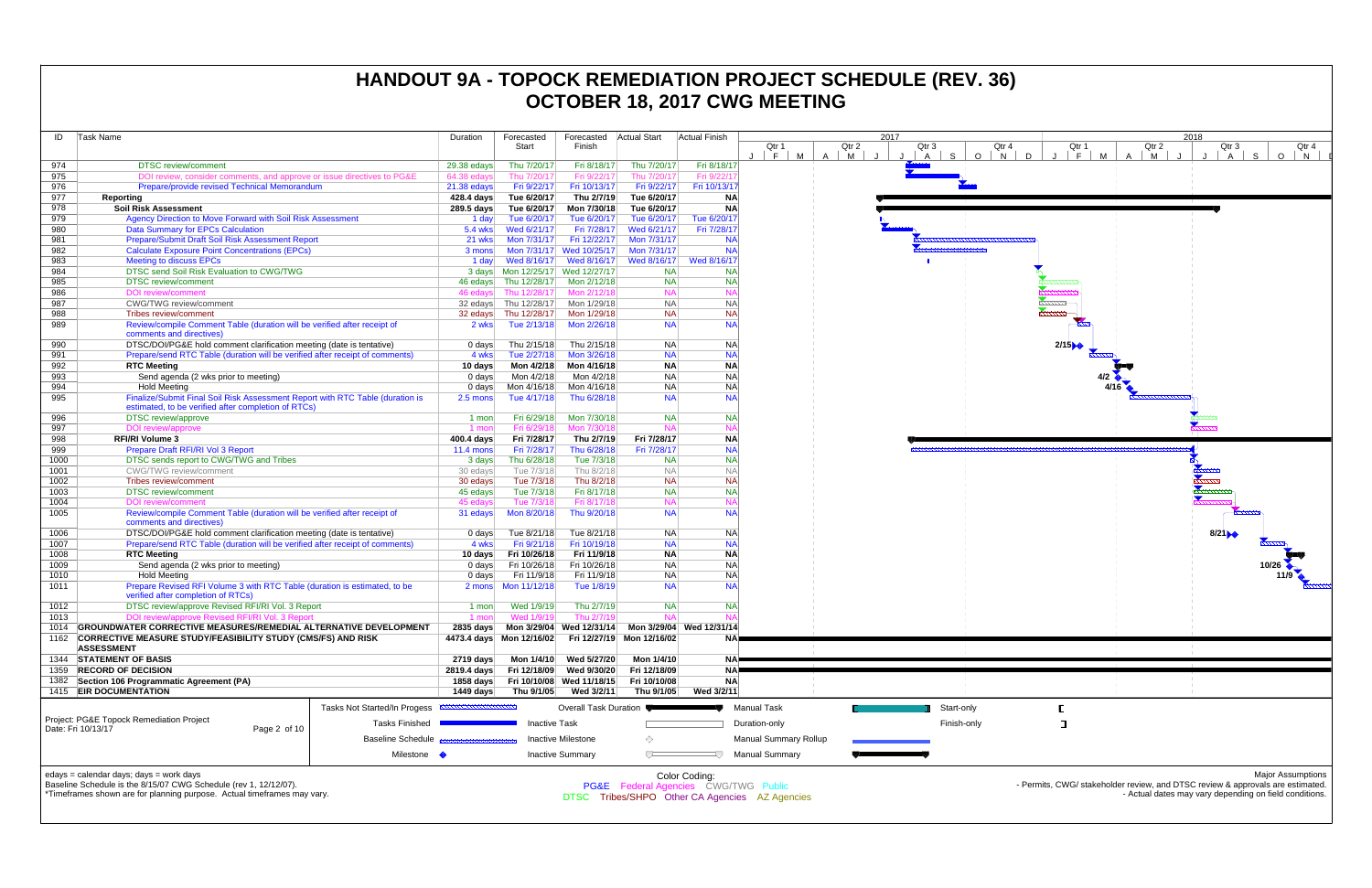|              |                                                                                                                                          |                          |                                    |                                         |                                              |                                                           | <b>UCTUBER 10, ZUTT CWG MEETING</b> |                                            |             |       |                     |                                                                                |                          |
|--------------|------------------------------------------------------------------------------------------------------------------------------------------|--------------------------|------------------------------------|-----------------------------------------|----------------------------------------------|-----------------------------------------------------------|-------------------------------------|--------------------------------------------|-------------|-------|---------------------|--------------------------------------------------------------------------------|--------------------------|
| ID           | Task Name                                                                                                                                | Duration                 | Forecasted                         | Forecasted Actual Start                 |                                              | <b>Actual Finish</b>                                      |                                     | 2017                                       |             |       | 2018                |                                                                                |                          |
|              |                                                                                                                                          |                          | Start                              | Finish                                  |                                              |                                                           | Qtr 1                               | Qtr 2<br>Qtr 3                             | Qtr 4       | Qtr 1 | Qtr 2               | Qtr 3                                                                          | Qtr 4                    |
| 1488         | <b>DESIGN, PERMITTING, AND CONSTRUCTION OF GROUNDWATER REMEDY</b>                                                                        |                          | 1813 days    Mon 1/31/11           | Mon 1/8/18                              | Mon 1/31/11                                  | <b>NA</b>                                                 | $J \mid F \mid M$<br>$A \mid M$     | $A \mid S$<br>$\mathsf{J}$<br>$\mathsf{J}$ | $O$ $N$ $O$ | J F M | M<br>$\overline{A}$ | S.<br>$\circ$<br>$\overline{A}$                                                | N.                       |
| 1489         | Corrective Measure Implementation/Remedial Design (CMI/RD) Workplan                                                                      |                          | 199 days    Mon 1/31/11            | Thu 11/3/11                             | Mon 1/31/11                                  | <b>NA</b>                                                 |                                     |                                            |             |       |                     |                                                                                |                          |
| 1503         | Remedial Design (Preliminary, Intermediate, and Pre-Final/Final)                                                                         |                          | 1625 days Tue 9/20/11              | Thu 12/7/17                             | Tue 9/20/11                                  | <b>NA</b>                                                 |                                     |                                            |             |       |                     |                                                                                |                          |
| 1504         | <b>Preliminary Design</b>                                                                                                                |                          | 174 days Tue 9/20/11               | Thu 5/17/12                             | Tue 9/20/11                                  | Thu 5/17/12                                               |                                     |                                            |             |       |                     |                                                                                |                          |
| 1516         | <b>Intermediate Design</b>                                                                                                               | $501$ days               | Fri 5/18/12                        | Fri 4/18/14                             | Fri 5/18/12                                  | Fri 4/18/14                                               |                                     |                                            |             |       |                     |                                                                                |                          |
| 1545         | Implementation Plan for Evaluation of Alternative Freshwater Sources                                                                     | 422 days                 | Fri 11/16/12                       | Mon 6/30/14                             | Fri 11/16/12                                 | Mon 6/30/14                                               |                                     |                                            |             |       |                     |                                                                                |                          |
| 1584<br>1585 | Field Verification of Archaeological/Historical Sites in Groundwater Remedy Footprint<br><b>Prepare/submit Field Verification Report</b> | 4 days<br>28 days        | Tue 9/9/14                         | Fri 9/12/14<br>Mon 9/15/14 Wed 10/22/14 | Tue 9/9/14                                   | Fri 9/12/14<br>Mon 9/15/14 Wed 10/22/14                   |                                     |                                            |             |       |                     |                                                                                |                          |
| 1586         | Survey of Archaelogical/Historical Sites in Expanded Area at Park Moabi                                                                  | 1 day                    | Tue 12/2/14                        |                                         | Tue 12/2/14 Tue 12/2/14                      | Tue 12/2/14                                               |                                     |                                            |             |       |                     |                                                                                |                          |
| 1587         | Survey of Biological Resources in Expanded Area at Park Moabi                                                                            |                          | 3 days Wed 11/19/14                |                                         | Fri 11/21/14 Wed 11/19/14                    | Fri 11/21/14                                              |                                     |                                            |             |       |                     |                                                                                |                          |
| 1588         | Annual archeological monitoring and site condition assessments                                                                           |                          | 7 days Thu 12/11/14                |                                         | Fri 12/19/14 Thu 12/11/14                    | Fri 12/19/14                                              |                                     |                                            |             |       |                     |                                                                                |                          |
| 1589         | Pre-Final/Final Design (include plan for decommissioning, removal, and<br>restoration of IM3 facility)                                   | 423 days                 |                                    | Mon 4/7/14 Wed 11/18/15                 |                                              | Mon 4/7/14 Wed 11/18/15                                   |                                     |                                            |             |       |                     |                                                                                |                          |
| 1590         | Documents submitted in advance of 90%                                                                                                    |                          |                                    |                                         | Wed 4/30/14                                  | Tue 11/11/14                                              |                                     |                                            |             |       |                     |                                                                                |                          |
| 1611         | <b>Prepare/submit Pre-Final Design Package</b>                                                                                           | 5.29 mons                | Mon 4/7/14                         | Mon 9/8/14                              | Mon 4/7/14                                   | Mon 9/8/14                                                |                                     |                                            |             |       |                     |                                                                                |                          |
| 1612         | <b>DTSC forward to CWG/TWG</b>                                                                                                           | 1 day                    | Tue 9/9/14                         | Tue 9/9/14                              | Tue 9/9/14                                   | Tue 9/9/14                                                |                                     |                                            |             |       |                     |                                                                                |                          |
| 1613<br>1614 | Agencies' direction #1 on Supplemental 90%<br>Agencies' direction #2 on Supplemental 90%                                                 |                          |                                    |                                         | 1 day Tue 10/21/14 Tue 10/21/14 Tue 10/21/14 | Tue 10/21/14<br>Tue 12/23/14 Tue 12/23/14 Tue 12/23/14    |                                     |                                            |             |       |                     |                                                                                |                          |
| 1615         | Prepare/submit Supplemental Pre-Final Design Package                                                                                     | $104.38$ edays           | 1 day Tue 12/23/14<br>Tue 10/21/14 |                                         | Mon 2/2/15 Tue 10/21/14                      | Mon 2/2/15                                                |                                     |                                            |             |       |                     |                                                                                |                          |
| 1616         | CWG/TWG review/comment on Pre-Final Design Package                                                                                       |                          | 191.38 edays Wed 9/10/14           |                                         | Fri 3/20/15 Wed 9/10/14                      | Fri 3/20/15                                               |                                     |                                            |             |       |                     |                                                                                |                          |
| 1617         | <b>Tribal Consultation</b>                                                                                                               |                          |                                    | Fri 3/20/15                             | Wed 10/8/14                                  | Fri 3/20/15                                               |                                     |                                            |             |       |                     |                                                                                |                          |
| 1618         | BLM process after close of comment period                                                                                                | $11.38$ edavs            | Fri 3/20/15                        | Tue 3/31/15                             | Fri 3/20/15                                  | Tue 3/31/1                                                |                                     |                                            |             |       |                     |                                                                                |                          |
| 1619         | DTSC review/comment on Final Design Package                                                                                              | 204.38 edays             | Wed 9/10/14                        | Thu 4/2/15                              | Wed 9/10/14                                  | Thu 4/2/15                                                |                                     |                                            |             |       |                     |                                                                                |                          |
| 1620<br>1621 | DOI review/comment on Final Design Package<br><b>Response to Comments and Comment Resolution</b>                                         | 202.38 edays<br>126 days | Wed 9/10/14<br>Fri 4/3/15          | Tue 3/31/15<br>Fri 9/25/15              | Wed 9/10/14<br>Fri 4/3/15                    | Tue 3/31/1<br>Fri 9/25/15                                 |                                     |                                            |             |       |                     |                                                                                |                          |
| 1635         | DTSC issue direction on Final Design and Inputs on Final RTC Table                                                                       |                          |                                    |                                         |                                              | Tue 10/20/15 Mon 10/19/15 Tue 10/20/15                    |                                     |                                            |             |       |                     |                                                                                |                          |
| 1636         | DOI issue direction on Final Design and Inputs on Final RTC Table                                                                        |                          | 2 days Mon 10/19/15                |                                         | Tue 10/20/15 Mon 10/19/15 Tue 10/20/1        |                                                           |                                     |                                            |             |       |                     |                                                                                |                          |
| 1637         | <b>Prepare/submit Final Design Package</b>                                                                                               |                          |                                    |                                         |                                              | 1 mon Wed 10/21/15 Wed 11/18/15 Wed 10/21/15 Wed 11/18/15 |                                     |                                            |             |       |                     |                                                                                |                          |
| 1638         | <b>Construction/Remedial Action Work Plan</b>                                                                                            | 423 days                 |                                    | Mon 4/7/14 Wed 11/18/15                 |                                              | Mon 4/7/14 Wed 11/18/15                                   |                                     |                                            |             |       |                     |                                                                                |                          |
| 1648<br>1649 | <b>State CEQA Evaluation</b><br>Notice of Preparation                                                                                    | 695 days                 | Mon 4/13/15<br>Mon 4/13/15         | Thu 6/4/15                              | Thu 12/7/17 Mon 4/13/15<br>Mon 4/13/15       |                                                           |                                     |                                            |             |       |                     |                                                                                |                          |
| 1650         | <b>Scoping Meetings</b>                                                                                                                  | 39 days<br>21 days       | Tue 5/12/15                        | Tue 6/9/15                              | Tue 5/12/15                                  | Thu 6/4/15<br>Tue 6/9/15                                  |                                     |                                            |             |       |                     |                                                                                |                          |
| 1651         | <b>Preparation of Draft Subsequent EIR (SEIR)</b>                                                                                        | 387 days                 | Mon 9/7/15                         | Mon 2/27/17                             | <b>Mon 9/7/15</b>                            | Mon 2/27/17                                               |                                     |                                            |             |       |                     |                                                                                |                          |
| 1652         | <b>Preparation of Project Description</b>                                                                                                | 126 days                 | Mon 9/7/15                         | Fri 2/26/16                             | Mon 9/7/15                                   | Fri 2/26/16                                               |                                     |                                            |             |       |                     |                                                                                |                          |
| 1653         | <b>Prepare Admin Draft SEIR</b>                                                                                                          | 72 days                  | Fri 4/1/16                         | Mon 7/11/16                             | Fri 4/1/16                                   | Mon 7/11/16                                               |                                     |                                            |             |       |                     |                                                                                |                          |
| 1654         | 2nd Admin Draft SEIR                                                                                                                     | 17.8 wks                 |                                    | Fri 6/24/16 Wed 10/26/16                |                                              | Fri 6/24/16 Wed 10/26/16                                  |                                     |                                            |             |       |                     |                                                                                |                          |
| 1655<br>1656 | <b>Screencheck Draft SEIR</b><br><b>ESA Prepare Screencheck SEIR</b>                                                                     | 3 wks                    | 56 days Thu 10/27/16               | Thu 10/27/16 Wed 11/16/16               | Thu 1/12/17 Thu 10/27/16                     | Thu 1/12/17 ■<br>Thu 10/27/16 Wed 11/16/16                |                                     |                                            |             |       |                     |                                                                                |                          |
| 1657         | <b>DTSC Review Screencheck SEIR</b>                                                                                                      | 2.4 wks                  | Thu 11/17/16                       |                                         | Fri 12/2/16 Thu 11/17/16                     | Fri 12/2/16                                               |                                     |                                            |             |       |                     |                                                                                |                          |
| 1658         | <b>ESA Address DTSC Comments on Screencheck SEIR</b>                                                                                     | 2 wks                    | Mon 12/5/16                        | Fri 12/16/16                            | Mon 12/5/16                                  | Fri 12/16/16                                              |                                     |                                            |             |       |                     |                                                                                |                          |
| 1659         | <b>ESA Finalize/Print/Distribute Draft SEIR</b>                                                                                          |                          | 3.8 wks   Mon 12/19/16             |                                         | Thu 1/12/17 Mon 12/19/16                     | Thu $1/12/17$                                             |                                     |                                            |             |       |                     |                                                                                |                          |
| 1660         | <b>Draft SEIR Public Review</b>                                                                                                          | 33 days                  |                                    |                                         |                                              | Thu 1/12/17 Mon 2/27/17 Thu 1/12/17 Mon 2/27/17 ♥         |                                     |                                            |             |       |                     |                                                                                |                          |
| 1661<br>1662 | 45-day Public Review<br><b>Public Meetings</b>                                                                                           | 46.38 edays              | Thu 1/12/17<br>Tue 1/31/17         | Mon 2/27/17<br>Wed 2/1/17               | Thu 1/12/17<br>Tue 1/31/17                   | Mon 2/27/17<br>Wed 2/1/17                                 |                                     |                                            |             |       |                     |                                                                                |                          |
| 1663         | Final EIR, Response to Comments (RTCs), Findings, MMRP                                                                                   | 2 days<br>198 days       | Tue 3/7/17                         | Thu 12/7/17                             | Tue 3/7/17                                   | <b>NA</b>                                                 |                                     |                                            |             |       |                     |                                                                                |                          |
| 1664         | Draft SEIR Comment Review and Categorization                                                                                             | 3.8 wks                  | Tue 3/7/17                         | Fri 3/31/17                             | Tue 3/7/17                                   | Fri 3/31/17                                               |                                     |                                            |             |       |                     |                                                                                |                          |
| 1665         | <b>ESA Prepare 1st Admin Draft Final SEIR</b>                                                                                            | 8 wks                    | Mon 4/3/17                         | Fri 5/26/17                             | Mon 4/3/17                                   | Fri 5/26/17                                               |                                     |                                            |             |       |                     |                                                                                |                          |
| 1666         | <b>DTSC Review 1st Admin Draft Final SEIR</b>                                                                                            | 5 wks                    | Mon 5/29/17                        | Fri 6/30/17                             | Mon 5/29/17                                  | Fri 6/30/17                                               |                                     |                                            |             |       |                     |                                                                                |                          |
| 1667         | ESA Prepare 2nd Admin Draft Final SEIR                                                                                                   | 3 wks                    | Mon 7/3/17                         | Fri 7/21/17                             | Mon 7/3/17                                   | Fri 7/21/17                                               |                                     |                                            |             |       |                     |                                                                                |                          |
| 1668         | <b>DTSC Review 2nd Admin Draft SEIR</b>                                                                                                  | 2 wks                    | Mon 7/24/17                        | Fri 8/4/17                              | Mon 7/24/17                                  | Fri 8/4/17                                                |                                     |                                            |             |       |                     |                                                                                |                          |
|              | Tasks Not Started/In Progess <b>EXAMPLE IN THE REA</b>                                                                                   |                          |                                    | Overall Task Duration                   |                                              |                                                           | Manual Task                         |                                            | Start-only  |       |                     |                                                                                |                          |
|              | <b>Project: PG&amp;E Topock Remediation Project</b><br><b>Tasks Finished</b>                                                             |                          | <b>Inactive Task</b>               |                                         |                                              |                                                           | Duration-only                       |                                            | Finish-only | ு     |                     |                                                                                |                          |
|              | Date: Fri 10/13/17<br>Page 3 of 10<br><b>Baseline Schedule</b>                                                                           |                          |                                    | Inactive Milestone                      | ◇                                            |                                                           | <b>Manual Summary Rollup</b>        |                                            |             |       |                     |                                                                                |                          |
|              | Milestone $\blacklozenge$                                                                                                                |                          |                                    | <b>Inactive Summary</b>                 | $\overline{C}$                               |                                                           | <b>Manual Summary</b>               |                                            |             |       |                     |                                                                                |                          |
|              | edays = calendar days; days = work days                                                                                                  |                          |                                    |                                         |                                              | Color Coding:                                             |                                     |                                            |             |       |                     |                                                                                | <b>Major Assumptions</b> |
|              | Baseline Schedule is the 8/15/07 CWG Schedule (rev 1, 12/12/07).                                                                         |                          |                                    |                                         |                                              | PG&E Federal Agencies CWG/TWG Public                      |                                     |                                            |             |       |                     | - Permits, CWG/ stakeholder review, and DTSC review & approvals are estimated. |                          |
|              | *Timeframes shown are for planning purpose. Actual timeframes may vary.                                                                  |                          |                                    |                                         |                                              | DTSC Tribes/SHPO Other CA Agencies AZ Agencies            |                                     |                                            |             |       |                     | - Actual dates may vary depending on field conditions.                         |                          |
|              |                                                                                                                                          |                          |                                    |                                         |                                              |                                                           |                                     |                                            |             |       |                     |                                                                                |                          |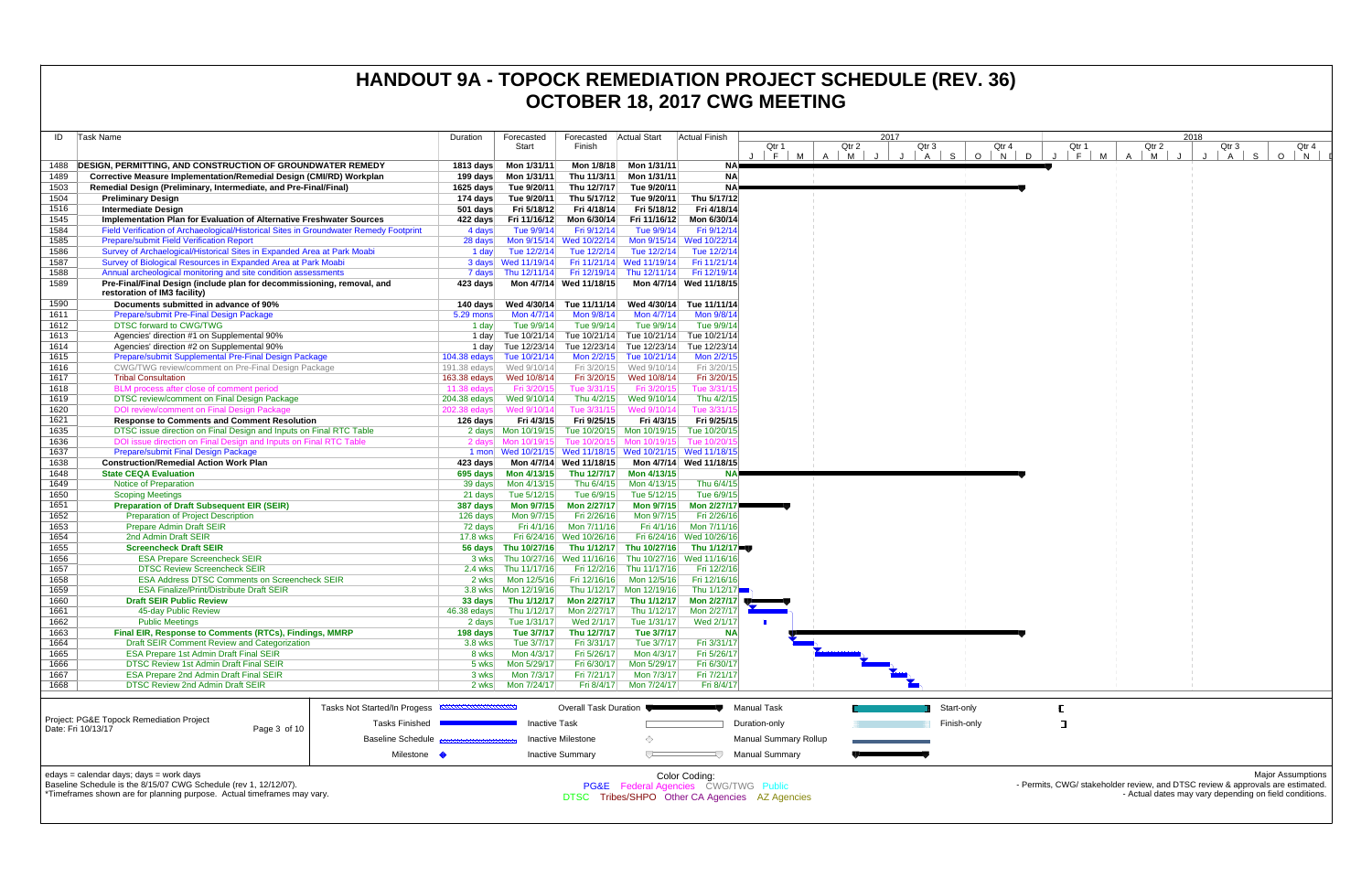| ID   | Task Name                                                                                                                                              | Duration    | Forecasted                             | Forecasted                | <b>Actual Start</b>       | <b>Actual Finish</b> |                             | 2017                                                                                       |
|------|--------------------------------------------------------------------------------------------------------------------------------------------------------|-------------|----------------------------------------|---------------------------|---------------------------|----------------------|-----------------------------|--------------------------------------------------------------------------------------------|
|      |                                                                                                                                                        |             | Start                                  | Finish                    |                           |                      | Qtr 1<br>$F \parallel$<br>M | Qtr 2<br>Qtr 4<br>Qtr 3<br>S.<br>$O$ $N$<br>M<br>$\mathsf{A}$<br>$\overline{A}$<br>$\cdot$ |
| 1669 | <b>ESA Prepare Screencheck Final SEIR/Findings</b>                                                                                                     | 3 wks       | Mon 8/7/17                             | Fri 8/25/17               | Mon 8/7/17                | Fri 8/25/17          |                             |                                                                                            |
| 1670 | <b>DTSC Review Screencheck Final SEIR/Findings</b>                                                                                                     | 10.5 wks    | Mon 8/28/17                            | Wed 11/8/17               | Mon 8/28/17               | <b>NAI</b>           |                             |                                                                                            |
| 1671 | ESA Prepare Final SEIR for 10-day Circulation                                                                                                          | 2.5 wks     | Wed 11/8/17                            | Fri 11/24/17              | <b>NA</b>                 | <b>NA</b>            |                             | $\frac{1}{2}$                                                                              |
| 1672 | 10 Day Final SEIR Circulation                                                                                                                          | 12 edays    | Fri 11/24/17                           | Wed 12/6/17               | <b>NA</b>                 | <b>NA</b>            |                             |                                                                                            |
| 1673 | <b>DTSC Certifies Final SEIR/ESA Files NOD</b>                                                                                                         | $0$ days    | Thu 12/7/17                            | Thu 12/7/17               | <b>NA</b>                 | <b>NA</b>            |                             | 12/7                                                                                       |
| 1674 | DTSC reviews/approves Final Design and Construction/Remedial Action Work Plan                                                                          | 532 days    | Thu 11/19/15                           |                           | Thu 11/30/17 Thu 11/19/15 | <b>NAP</b>           |                             |                                                                                            |
| 1675 | DOI reviews/approves Final Design and Construction/Remedial Action Work Plan                                                                           | 532 days    | Thu 11/19/15                           | Thu 11/30/17              | Thu 11/19/15              | <b>NAF</b>           |                             |                                                                                            |
| 1676 | ROWs/Easements/Access Agreements/Approvals/Compliance                                                                                                  | 882 days    |                                        | Tue 7/1/14 Tue 11/14/17   | Tue 7/1/14                | <b>NA</b>            |                             |                                                                                            |
| 1677 | <b>Other Approvals and Compliance</b>                                                                                                                  | 42 mons     |                                        | Tue 7/1/14 Tue 11/14/17   | Tue 7/1/14                | <b>NA</b>            |                             |                                                                                            |
| 1678 | Landowner Agreements/Leasing/ROW Agreements                                                                                                            | 42 mons     |                                        | Tue 7/1/14 Tue 11/14/17   | Tue 7/1/14                | <b>NA</b>            |                             |                                                                                            |
| 1679 | <b>Community Outreach</b>                                                                                                                              | 1634 days   | Fri 10/7/11                            | Mon 1/8/18                | Fri 10/7/11               | NA)                  |                             |                                                                                            |
| 1680 | Prepare/Issue Project Update Factsheet                                                                                                                 | 4 mons      | Fri 10/7/11                            | Tue 1/31/12               | Fri 10/7/11               | Tue 1/31/12          |                             |                                                                                            |
| 1681 | <b>Community Outreach Activities (State)</b>                                                                                                           | $1629$ days | Fri 10/7/11                            | <b>Mon 1/1/18</b>         | Fri 10/7/11               | <b>NA</b>            |                             |                                                                                            |
| 1682 | <b>Update mailing list</b>                                                                                                                             | 2.95 mons   | Fri 10/7/11                            | Fri 12/30/11              | Fri 10/7/11               | Fri 12/30/11         |                             |                                                                                            |
| 1683 | <b>Conduct Community Survey</b>                                                                                                                        | $1.62$ mons | Tue 1/31/12                            | Fri 3/16/12               | Tue 1/31/12               | Fri 3/16/12          |                             |                                                                                            |
| 1684 | <b>Conduct Community Interview</b>                                                                                                                     | 2 mons      | Wed 4/25/12                            | Thu 6/21/12               | Wed 4/25/12               | Thu 6/21/12          |                             |                                                                                            |
| 1685 | Prepare/Issue Community Outreach Plan                                                                                                                  | 7.1 mons    | Mon 3/19/12                            | Wed 1/16/13               | Mon 3/19/12               | Wed 1/16/13          |                             |                                                                                            |
| 1686 | Prepare/Issue factsheet for Corrective Measures Implementation                                                                                         | 31 edays    | Fri 12/1/17                            | Mon 1/1/18                | <b>NA</b>                 | NA                   |                             |                                                                                            |
| 1687 | <b>Outreach/Public Participation Activities (Federal)</b>                                                                                              | 26 days     | Fri 12/1/17                            | <b>Mon 1/8/18</b>         | <b>NA</b>                 | <b>NA</b>            |                             |                                                                                            |
| 1688 | Prepare/issue factsheet for Remedy Implementation                                                                                                      | 31 edays    | Fri 12/1/17                            | Mon 1/1/18                | <b>NA</b>                 | <b>NA</b>            |                             |                                                                                            |
| 1689 | <b>Open house (Multiple Locations)</b>                                                                                                                 | 1 wk        | Tue 1/2/18                             | Mon 1/8/18                | <b>NA</b>                 | <b>NA</b>            |                             |                                                                                            |
| 1690 | <b>Project Contracting</b>                                                                                                                             | 5 mons      | Thu 11/16/17                           | Wed 4/11/18               | <b>NA</b>                 | <b>NA</b>            |                             |                                                                                            |
| 1691 | Construction (this is a preliminary construction schedule for planning purposes only)                                                                  | 1188.9 days | Wed 4/11/18                            | Fri 10/28/22              | <b>NA</b>                 | <b>NA</b>            |                             |                                                                                            |
|      |                                                                                                                                                        |             |                                        |                           |                           |                      |                             |                                                                                            |
| 1692 | <b>Pre-Construction</b>                                                                                                                                | 72 days     | <b>Wed 4/11/18</b>                     | Fri 7/20/18               | <b>NA</b>                 | <b>NA</b>            |                             |                                                                                            |
| 1693 | Mobilization                                                                                                                                           | 30 edays    | Wed 4/11/18                            | Fri 5/11/18               | <b>NA</b>                 | <b>NA</b>            |                             |                                                                                            |
| 1694 | <b>Site Preparation</b>                                                                                                                                | 70 edays    | Fri 5/11/18                            | Fri 7/20/18               | <b>NA</b>                 | <b>NA</b>            |                             |                                                                                            |
| 1695 | <b>Stakeholder Attending Kick-Off Meeting at Site</b>                                                                                                  | $0$ days    | Wed 4/11/18                            | Wed 4/11/18               | <b>NA</b>                 | <b>NA</b>            |                             |                                                                                            |
| 1696 | Stakeholder Attending Kick-Off Meeting at Site                                                                                                         | 0 days      | Wed 4/11/18                            | Wed 4/11/18               | <b>NA</b>                 | <b>NA</b>            |                             |                                                                                            |
| 1697 | Stakeholder Attending Kick-Off Meeting at Site                                                                                                         | $0$ days    | Wed 4/11/18                            | Wed 4/11/18               | <b>NA</b>                 | <b>NA</b>            |                             |                                                                                            |
| 1698 | Stakeholder Attending Kick-Off Meeting at Site                                                                                                         | 0 days      | Wed 4/11/18                            | Wed 4/11/18               | <b>NA</b>                 | <b>NA</b>            |                             |                                                                                            |
| 1699 | Stakeholder Attending Kick-Off Meeting at Site                                                                                                         | $0$ days    | Wed 4/11/18                            | Wed 4/11/18               | <b>NA</b>                 | <b>NA</b>            |                             |                                                                                            |
| 1700 | <b>Construction and Start-up Activities</b>                                                                                                            | 1167.9 days | Fri 5/11/18                            | Fri 10/28/22              | <b>NA</b>                 | <b>NA</b>            |                             |                                                                                            |
| 1701 | Phase 1 Construction (NTH IRZ, MW-20 Bench Carbon Amendment, Carbon Storage,<br>Remedy-produced Water Condition Plant, Power Supply, Category 1 Wells) | 18.15 mons  | Fri 5/11/18                            | Fri 10/25/19              | <b>NA</b>                 | <b>NA</b>            |                             |                                                                                            |
| 1702 | Shut down IM, Commissioning, and Start-up IRZ                                                                                                          | 12.43 mons  |                                        | Fri 10/25/19 Mon 10/26/20 | <b>NA</b>                 | <b>NA</b>            |                             |                                                                                            |
| 1703 | Phase 2 Construction (Freshwater Injection System, Inner Recirculation Loop, and TCS<br><b>Recirculation Loop)</b>                                     | 12.44 mons  | Mon 10/26/20                           | Mon 10/25/21              | <b>NA</b>                 | <b>NA</b>            |                             |                                                                                            |
| 1704 | Commissioning and Start-up Freshwater Injection                                                                                                        |             |                                        | Tue 4/26/22               | <b>NA</b>                 | <b>NA</b>            |                             |                                                                                            |
| 1705 | <b>Start-up Inner Recirculation/TCS Loop</b>                                                                                                           | $6.28$ mons | Tue 4/26/22                            | Thu 10/27/22              | <b>NA</b>                 | <b>NA</b>            |                             |                                                                                            |
| 1706 | <b>Start-up Complete/Start Full Remedy Operations</b>                                                                                                  | $0$ days    | Fri 10/28/22                           | Fri 10/28/22              | <b>NA</b>                 | <b>NA</b>            |                             |                                                                                            |
| 1707 | <b>Construction Close-out</b>                                                                                                                          | $12.6$ mons | Mon 10/25/21                           | Fri 10/28/22              | <b>NA</b>                 | <b>NA</b>            |                             |                                                                                            |
| 1708 | <b>Reporting</b>                                                                                                                                       | 905 days    | <b>Mon 6/25/18</b>                     | <b>Wed 12/8/21</b>        | <b>NA</b>                 | <b>NA</b>            |                             |                                                                                            |
| 1709 | Prepare/submit monthly construction progress reports                                                                                                   | 43.1 mons   | Mon 6/25/18                            | Wed 12/8/21               | <b>NA</b>                 | <b>NA</b>            |                             |                                                                                            |
|      | 1710 Start Operation and Maintenance                                                                                                                   |             | 0 days    Mon 10/31/22    Mon 10/31/22 |                           | <b>NA</b>                 | <b>NA</b>            |                             |                                                                                            |
|      |                                                                                                                                                        |             |                                        |                           |                           |                      |                             |                                                                                            |
|      |                                                                                                                                                        |             |                                        |                           |                           |                      |                             |                                                                                            |



|                                                                                                                                                                                        |                  | Tasks Not Started/In Progess <b>EXPERIMENTAL READS</b> | Overall Task Duration                                                                                              |  | Manual Task           |  | Start-only  |  |  |  |  |
|----------------------------------------------------------------------------------------------------------------------------------------------------------------------------------------|------------------|--------------------------------------------------------|--------------------------------------------------------------------------------------------------------------------|--|-----------------------|--|-------------|--|--|--|--|
| Project: PG&E Topock Remediation Project<br>Date: Fri 10/13/17                                                                                                                         | Page 4 of 10 $ $ | Tasks Finished                                         | <b>Inactive Task</b>                                                                                               |  | Duration-only         |  | Finish-only |  |  |  |  |
|                                                                                                                                                                                        |                  | Baseline Schedule <b>Bassenssenssenssens</b>           | Inactive Milestone                                                                                                 |  | Manual Summary Rollup |  |             |  |  |  |  |
|                                                                                                                                                                                        |                  | Milestone                                              | <b>Inactive Summary</b>                                                                                            |  | Manual Summarv        |  |             |  |  |  |  |
| edays = calendar days; days = work days<br>Baseline Schedule is the 8/15/07 CWG Schedule (rev 1, 12/12/07).<br>*Timeframes shown are for planning purpose. Actual timeframes may vary. |                  |                                                        | Color Coding:<br><b>PG&amp;E</b> Federal Agencies CWG/TWG Public<br>DTSC Tribes/SHPO Other CA Agencies AZ Agencies |  |                       |  |             |  |  |  |  |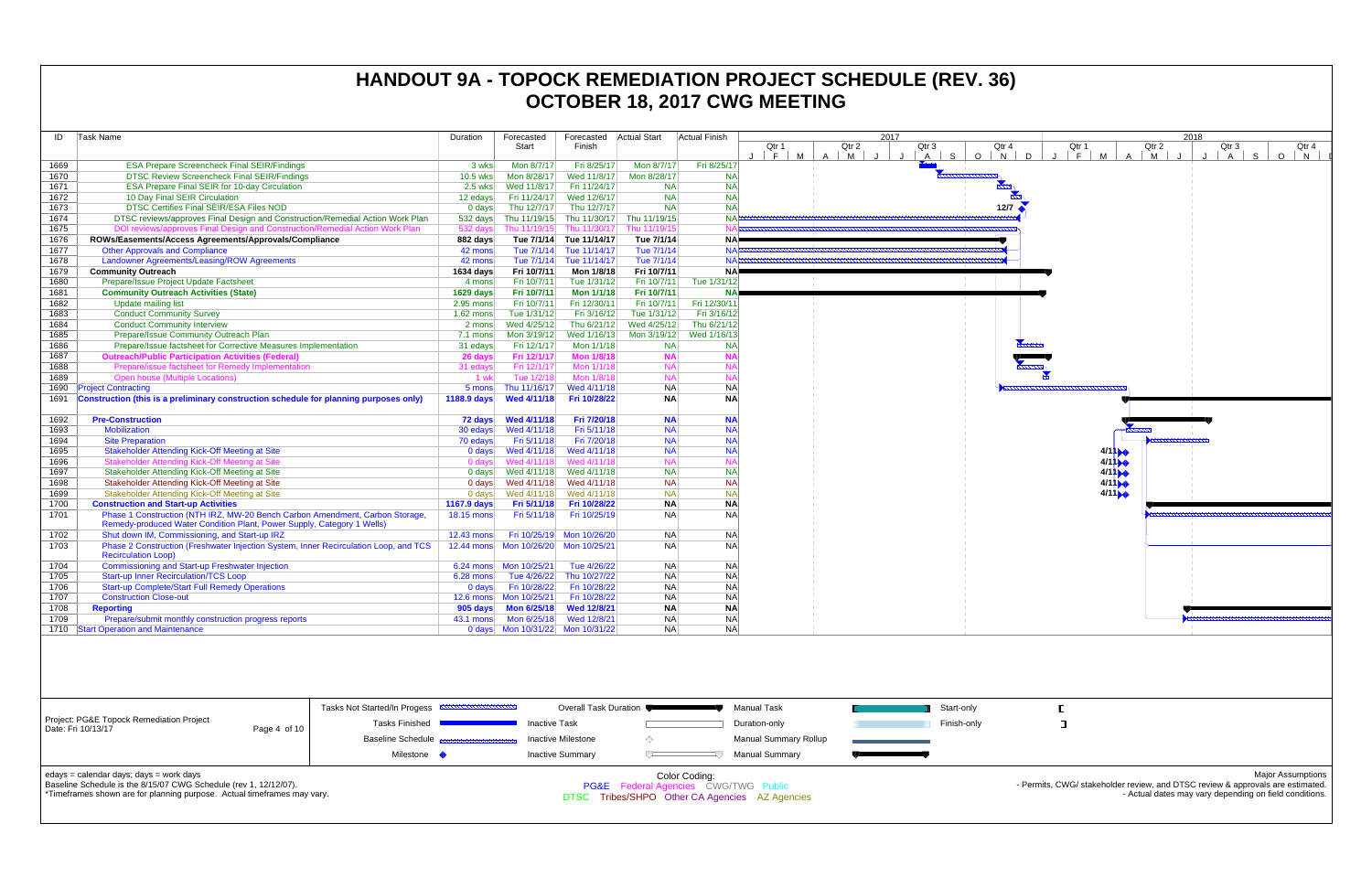| 2019<br>JFMAMJJJASONDJFMAMJJJASONDJFMAMJJJASONDJFMAMJJJASONDJFMAMJJJASONDJFMAMJJ<br>JFMAMJJJASONDJFMAMJJJASONDJFMAMJJJASONDJFMAMJJASONDJFMAMJ                                          |                              |                       |               |                                                                                                   |             |                | 2022                                                                                                                                     |                          |
|----------------------------------------------------------------------------------------------------------------------------------------------------------------------------------------|------------------------------|-----------------------|---------------|---------------------------------------------------------------------------------------------------|-------------|----------------|------------------------------------------------------------------------------------------------------------------------------------------|--------------------------|
| D                                                                                                                                                                                      |                              |                       |               |                                                                                                   |             |                | Otr 3<br>J   A   S   O   N   D   J   F                                                                                                   |                          |
|                                                                                                                                                                                        |                              |                       |               |                                                                                                   |             |                |                                                                                                                                          |                          |
|                                                                                                                                                                                        |                              |                       |               |                                                                                                   |             |                |                                                                                                                                          |                          |
|                                                                                                                                                                                        |                              |                       |               |                                                                                                   |             |                |                                                                                                                                          |                          |
|                                                                                                                                                                                        |                              |                       |               |                                                                                                   |             |                |                                                                                                                                          |                          |
|                                                                                                                                                                                        |                              |                       |               |                                                                                                   |             |                |                                                                                                                                          |                          |
|                                                                                                                                                                                        |                              |                       |               |                                                                                                   |             |                |                                                                                                                                          |                          |
|                                                                                                                                                                                        |                              |                       |               |                                                                                                   |             |                |                                                                                                                                          |                          |
|                                                                                                                                                                                        |                              |                       |               |                                                                                                   |             |                |                                                                                                                                          |                          |
|                                                                                                                                                                                        |                              |                       |               |                                                                                                   |             |                |                                                                                                                                          |                          |
|                                                                                                                                                                                        |                              |                       |               |                                                                                                   |             |                |                                                                                                                                          |                          |
|                                                                                                                                                                                        |                              |                       |               |                                                                                                   |             |                |                                                                                                                                          |                          |
|                                                                                                                                                                                        |                              |                       |               |                                                                                                   |             |                |                                                                                                                                          |                          |
|                                                                                                                                                                                        |                              |                       |               |                                                                                                   |             |                |                                                                                                                                          |                          |
|                                                                                                                                                                                        |                              |                       |               |                                                                                                   |             |                |                                                                                                                                          |                          |
|                                                                                                                                                                                        |                              |                       |               |                                                                                                   |             |                |                                                                                                                                          |                          |
|                                                                                                                                                                                        |                              |                       |               |                                                                                                   |             |                |                                                                                                                                          |                          |
|                                                                                                                                                                                        |                              |                       |               |                                                                                                   |             |                |                                                                                                                                          |                          |
|                                                                                                                                                                                        |                              |                       |               |                                                                                                   |             |                |                                                                                                                                          |                          |
|                                                                                                                                                                                        |                              |                       |               |                                                                                                   |             |                |                                                                                                                                          |                          |
|                                                                                                                                                                                        |                              |                       |               |                                                                                                   |             |                |                                                                                                                                          |                          |
|                                                                                                                                                                                        |                              |                       |               |                                                                                                   |             |                |                                                                                                                                          |                          |
|                                                                                                                                                                                        |                              |                       |               |                                                                                                   |             |                |                                                                                                                                          |                          |
|                                                                                                                                                                                        |                              |                       |               |                                                                                                   |             |                |                                                                                                                                          |                          |
|                                                                                                                                                                                        |                              |                       |               |                                                                                                   |             |                |                                                                                                                                          |                          |
|                                                                                                                                                                                        |                              |                       |               |                                                                                                   |             |                |                                                                                                                                          |                          |
|                                                                                                                                                                                        |                              |                       |               |                                                                                                   |             |                |                                                                                                                                          |                          |
|                                                                                                                                                                                        |                              |                       |               |                                                                                                   |             |                |                                                                                                                                          |                          |
|                                                                                                                                                                                        |                              |                       |               |                                                                                                   |             |                |                                                                                                                                          |                          |
|                                                                                                                                                                                        |                              |                       |               |                                                                                                   |             |                |                                                                                                                                          |                          |
|                                                                                                                                                                                        |                              |                       |               |                                                                                                   |             |                |                                                                                                                                          |                          |
|                                                                                                                                                                                        |                              |                       |               |                                                                                                   |             |                |                                                                                                                                          |                          |
|                                                                                                                                                                                        |                              |                       |               |                                                                                                   |             |                |                                                                                                                                          |                          |
|                                                                                                                                                                                        |                              |                       |               |                                                                                                   |             |                |                                                                                                                                          |                          |
| Project: PG&E Topock Remediation Project                                                                                                                                               | Tasks Not Started/In Progess | Overall Task Duration |               | <b>Manual Task</b>                                                                                | Start-only  |                |                                                                                                                                          |                          |
| Date: Fri 10/13/17<br>Page 5 of 10                                                                                                                                                     | <b>Tasks Finished</b>        | <b>Inactive Task</b>  |               | Duration-only                                                                                     | Finish-only | $\blacksquare$ |                                                                                                                                          |                          |
|                                                                                                                                                                                        | <b>Baseline Schedule</b>     | Inactive Milestone    | ◇             | <b>Manual Summary Rollup</b>                                                                      |             |                |                                                                                                                                          |                          |
|                                                                                                                                                                                        | Milestone •                  | Inactive Summary      | ᅮ             | <b>Manual Summary</b>                                                                             |             |                |                                                                                                                                          |                          |
| edays = calendar days; days = work days<br>Baseline Schedule is the 8/15/07 CWG Schedule (rev 1, 12/12/07).<br>*Timeframes shown are for planning purpose. Actual timeframes may vary. |                              |                       | Color Coding: | <b>PG&amp;E</b> Federal Agencies CWG/TWG Public<br>DTSC Tribes/SHPO Other CA Agencies AZ Agencies |             |                | - Permits, CWG/ stakeholder review, and DTSC review & approvals are estimated.<br>- Actual dates may vary depending on field conditions. | <b>Major Assumptions</b> |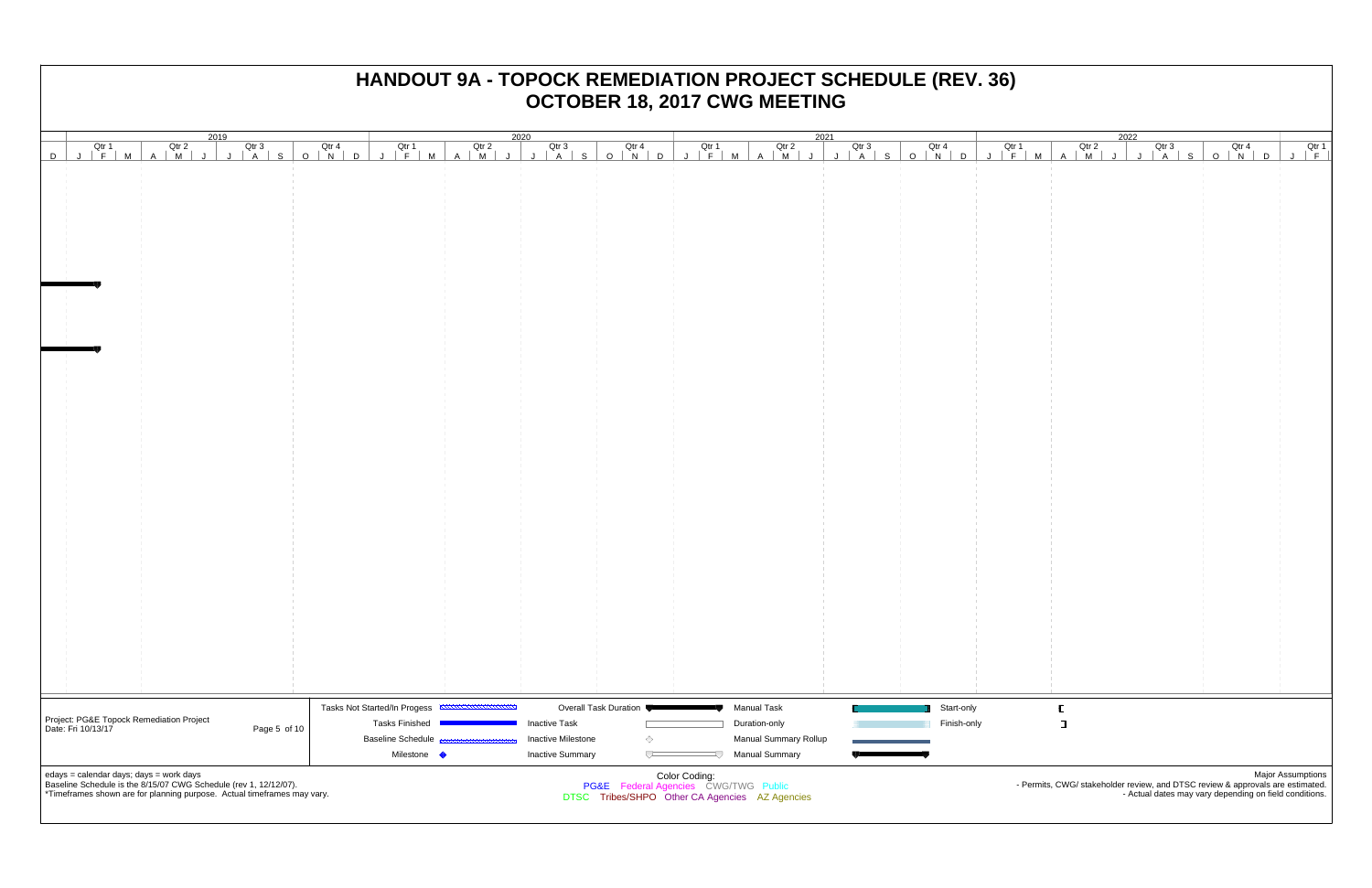|                                                                                                             |              |                                                   |                                                                                        | 2019<br>JFMAMJJJASONDJFMAMJJFMAMJJASONDJFMAMJJJASONDJFMAMJJASONDJFMAMJJ<br>JFMAMJJJASONDJFMAMJJASONDJFMAMJJJASONDJFMAMJJASONDJFMAMJ |                         |               |                                               |  |             |                                                                                                                                                               | 2022<br>$\begin{array}{c c c c c c c c c} \hline \multicolumn{1}{c }{\text{Qtr 3}} & & \multicolumn{1}{c }{\text{Qtr 4}} \ \multicolumn{1}{c }{\text{Qtr 3}} & & \multicolumn{1}{c }{\text{Qtr 4}} \ \multicolumn{1}{c }{\text{Qtr 4}} & & \multicolumn{1}{c }{\text{Qtr 1}} \ \multicolumn{1}{c }{\text{Qtr 4}} & & \multicolumn{1}{c }{\text{Qtr 1}} \ \multicolumn{1}{c }{\text{Qtr 4}} & & \multicolumn{1}{c }{\text{Qtr 1}}$ |  |  |  |  |  |  |  |
|-------------------------------------------------------------------------------------------------------------|--------------|---------------------------------------------------|----------------------------------------------------------------------------------------|-------------------------------------------------------------------------------------------------------------------------------------|-------------------------|---------------|-----------------------------------------------|--|-------------|---------------------------------------------------------------------------------------------------------------------------------------------------------------|-----------------------------------------------------------------------------------------------------------------------------------------------------------------------------------------------------------------------------------------------------------------------------------------------------------------------------------------------------------------------------------------------------------------------------------|--|--|--|--|--|--|--|
| D                                                                                                           |              |                                                   |                                                                                        |                                                                                                                                     |                         |               |                                               |  |             |                                                                                                                                                               |                                                                                                                                                                                                                                                                                                                                                                                                                                   |  |  |  |  |  |  |  |
|                                                                                                             |              |                                                   |                                                                                        |                                                                                                                                     |                         |               |                                               |  |             |                                                                                                                                                               |                                                                                                                                                                                                                                                                                                                                                                                                                                   |  |  |  |  |  |  |  |
|                                                                                                             |              |                                                   |                                                                                        |                                                                                                                                     |                         |               |                                               |  |             |                                                                                                                                                               |                                                                                                                                                                                                                                                                                                                                                                                                                                   |  |  |  |  |  |  |  |
|                                                                                                             |              |                                                   |                                                                                        |                                                                                                                                     |                         |               |                                               |  |             |                                                                                                                                                               |                                                                                                                                                                                                                                                                                                                                                                                                                                   |  |  |  |  |  |  |  |
|                                                                                                             |              |                                                   |                                                                                        |                                                                                                                                     |                         |               |                                               |  |             |                                                                                                                                                               |                                                                                                                                                                                                                                                                                                                                                                                                                                   |  |  |  |  |  |  |  |
|                                                                                                             |              |                                                   |                                                                                        |                                                                                                                                     |                         |               |                                               |  |             |                                                                                                                                                               |                                                                                                                                                                                                                                                                                                                                                                                                                                   |  |  |  |  |  |  |  |
|                                                                                                             |              |                                                   |                                                                                        |                                                                                                                                     |                         |               |                                               |  |             |                                                                                                                                                               |                                                                                                                                                                                                                                                                                                                                                                                                                                   |  |  |  |  |  |  |  |
|                                                                                                             |              |                                                   |                                                                                        |                                                                                                                                     |                         |               |                                               |  |             |                                                                                                                                                               |                                                                                                                                                                                                                                                                                                                                                                                                                                   |  |  |  |  |  |  |  |
|                                                                                                             |              |                                                   |                                                                                        |                                                                                                                                     |                         |               |                                               |  |             |                                                                                                                                                               |                                                                                                                                                                                                                                                                                                                                                                                                                                   |  |  |  |  |  |  |  |
|                                                                                                             |              |                                                   |                                                                                        |                                                                                                                                     |                         |               |                                               |  |             |                                                                                                                                                               |                                                                                                                                                                                                                                                                                                                                                                                                                                   |  |  |  |  |  |  |  |
|                                                                                                             |              |                                                   |                                                                                        |                                                                                                                                     |                         |               |                                               |  |             |                                                                                                                                                               |                                                                                                                                                                                                                                                                                                                                                                                                                                   |  |  |  |  |  |  |  |
|                                                                                                             |              |                                                   |                                                                                        |                                                                                                                                     |                         |               |                                               |  |             |                                                                                                                                                               |                                                                                                                                                                                                                                                                                                                                                                                                                                   |  |  |  |  |  |  |  |
|                                                                                                             |              |                                                   |                                                                                        |                                                                                                                                     |                         |               |                                               |  |             |                                                                                                                                                               |                                                                                                                                                                                                                                                                                                                                                                                                                                   |  |  |  |  |  |  |  |
|                                                                                                             |              |                                                   |                                                                                        |                                                                                                                                     |                         |               |                                               |  |             |                                                                                                                                                               |                                                                                                                                                                                                                                                                                                                                                                                                                                   |  |  |  |  |  |  |  |
|                                                                                                             |              |                                                   |                                                                                        |                                                                                                                                     |                         |               |                                               |  |             |                                                                                                                                                               |                                                                                                                                                                                                                                                                                                                                                                                                                                   |  |  |  |  |  |  |  |
|                                                                                                             |              |                                                   |                                                                                        |                                                                                                                                     |                         |               |                                               |  |             |                                                                                                                                                               |                                                                                                                                                                                                                                                                                                                                                                                                                                   |  |  |  |  |  |  |  |
|                                                                                                             |              |                                                   |                                                                                        |                                                                                                                                     |                         |               |                                               |  |             |                                                                                                                                                               |                                                                                                                                                                                                                                                                                                                                                                                                                                   |  |  |  |  |  |  |  |
|                                                                                                             |              |                                                   |                                                                                        |                                                                                                                                     |                         |               |                                               |  |             |                                                                                                                                                               |                                                                                                                                                                                                                                                                                                                                                                                                                                   |  |  |  |  |  |  |  |
|                                                                                                             |              |                                                   |                                                                                        |                                                                                                                                     |                         |               |                                               |  |             |                                                                                                                                                               |                                                                                                                                                                                                                                                                                                                                                                                                                                   |  |  |  |  |  |  |  |
|                                                                                                             |              |                                                   |                                                                                        |                                                                                                                                     |                         |               |                                               |  |             |                                                                                                                                                               |                                                                                                                                                                                                                                                                                                                                                                                                                                   |  |  |  |  |  |  |  |
|                                                                                                             |              |                                                   |                                                                                        |                                                                                                                                     |                         |               |                                               |  |             |                                                                                                                                                               |                                                                                                                                                                                                                                                                                                                                                                                                                                   |  |  |  |  |  |  |  |
|                                                                                                             |              |                                                   |                                                                                        |                                                                                                                                     |                         |               |                                               |  |             |                                                                                                                                                               |                                                                                                                                                                                                                                                                                                                                                                                                                                   |  |  |  |  |  |  |  |
|                                                                                                             |              |                                                   |                                                                                        |                                                                                                                                     |                         |               |                                               |  |             |                                                                                                                                                               |                                                                                                                                                                                                                                                                                                                                                                                                                                   |  |  |  |  |  |  |  |
|                                                                                                             |              |                                                   |                                                                                        |                                                                                                                                     |                         |               |                                               |  |             |                                                                                                                                                               |                                                                                                                                                                                                                                                                                                                                                                                                                                   |  |  |  |  |  |  |  |
|                                                                                                             |              |                                                   |                                                                                        |                                                                                                                                     |                         |               |                                               |  |             |                                                                                                                                                               |                                                                                                                                                                                                                                                                                                                                                                                                                                   |  |  |  |  |  |  |  |
|                                                                                                             |              |                                                   |                                                                                        |                                                                                                                                     |                         |               |                                               |  |             |                                                                                                                                                               |                                                                                                                                                                                                                                                                                                                                                                                                                                   |  |  |  |  |  |  |  |
|                                                                                                             |              |                                                   |                                                                                        |                                                                                                                                     |                         |               |                                               |  |             |                                                                                                                                                               |                                                                                                                                                                                                                                                                                                                                                                                                                                   |  |  |  |  |  |  |  |
|                                                                                                             |              |                                                   |                                                                                        |                                                                                                                                     |                         |               |                                               |  |             |                                                                                                                                                               |                                                                                                                                                                                                                                                                                                                                                                                                                                   |  |  |  |  |  |  |  |
| Project: PG&E Topock Remediation Project                                                                    |              | Tasks Not Started/In Progess                      |                                                                                        |                                                                                                                                     | Overall Task Duration ♥ |               | <b>Manual Task</b>                            |  | Start-only  |                                                                                                                                                               |                                                                                                                                                                                                                                                                                                                                                                                                                                   |  |  |  |  |  |  |  |
| Date: Fri 10/13/17                                                                                          | Page 6 of 10 | <b>Tasks Finished</b><br><b>Baseline Schedule</b> |                                                                                        | <b>Inactive Task</b><br><b>Inactive Milestone</b>                                                                                   | ◇                       |               | Duration-only<br><b>Manual Summary Rollup</b> |  | Finish-only |                                                                                                                                                               | $\blacksquare$                                                                                                                                                                                                                                                                                                                                                                                                                    |  |  |  |  |  |  |  |
|                                                                                                             |              |                                                   | Milestone •                                                                            | <b>Inactive Summary</b>                                                                                                             | $\overline{\smash{C}}$  |               | Manual Summary                                |  |             |                                                                                                                                                               |                                                                                                                                                                                                                                                                                                                                                                                                                                   |  |  |  |  |  |  |  |
| edays = calendar days; days = work days<br>Baseline Schedule is the 8/15/07 CWG Schedule (rev 1, 12/12/07). |              |                                                   |                                                                                        |                                                                                                                                     |                         | Color Coding: |                                               |  |             |                                                                                                                                                               |                                                                                                                                                                                                                                                                                                                                                                                                                                   |  |  |  |  |  |  |  |
| *Timeframes shown are for planning purpose. Actual timeframes may vary.                                     |              |                                                   | PG&E Federal Agencies CWG/TWG Public<br>DTSC Tribes/SHPO Other CA Agencies AZ Agencies |                                                                                                                                     |                         |               |                                               |  |             | Major Assumptions<br>. Permits, CWG/ stakeholder review, and DTSC review & approvals are estimated.<br>- Actual dates may vary depending on field conditions. |                                                                                                                                                                                                                                                                                                                                                                                                                                   |  |  |  |  |  |  |  |